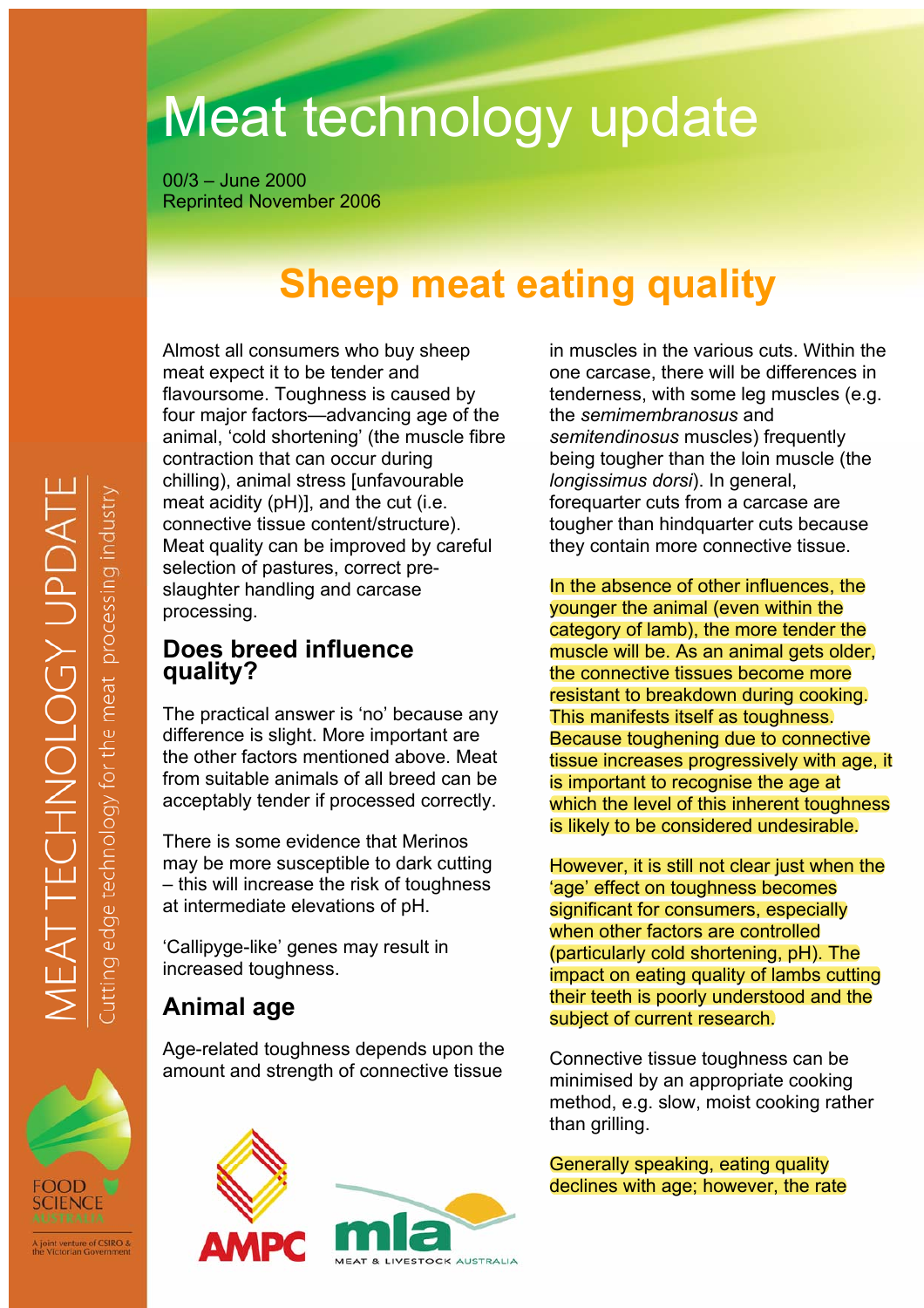#### varies between muscles. Flavour becomes stronger.

### **Growth pattern and nutrition**

In a 1995 study, meat tenderness was comparable (and acceptable) for all growth paths studied except for that in which lambs were held at slaughter weights for approximately five weeks prior to slaughter.

Recent studies have indicated that, with some sires, there are relationships between growth rate and tenderness. As growth rate increases, there is an increase in tenderness. NZ work suggested slow growth lambs were tougher than high-growth lambs (killed at the same final carcase weight) but this was almost entirely as a result of an elevated pH effect. Feed intake immediately before slaughter may also affect tenderness. Studies with beef suggest that continuous feeding almost until the time of slaughter may improve meat quality.

High growth rate means that animals can be slaughtered at optimum carcase weight(s) at younger ages-the younger the age, the more tender the muscles with a high connective tissue content will be.

There is little objective information on the impact of grain feeding on eating quality.

### **Flavour**

Some people avoid sheep meat because they object to its odour during cooking and to its flavour, particularly the meat from mature animals with its apparently stronger odour and flavour. This effect will vary with country and within country, depending on traditions and prior exposure. Both trained taste panels and consumer panels can detect an increase in flavour with increasing animal age  $(lambs \rightarrow hogget \rightarrow mutton)$ .

Taste panels can also detect flavour differences arising from lambs being fed on different pastures or supplements. Feeds that have been shown, on occasions, to produce less acceptable flavours include lucerne, forage rape and an oat-lupin grain ration. It is not clear whether these less

desirable flavours would always be detected by consumer panels.

In a 1993 New Zealand lamb study, the sensory properties of meat of two breeds common in New Zealand-the Coopworth and the Merino (a fine wool breed)—were studied. Although the work showed breed effects, it is argued that pH rather than breed might be the dominant effect on flayour and odour characteristics. The higher-pH meat of the Merino breed (pH 6.2) in this trial gave negative sheep meat flavour and foreign flavour descriptors (bland, fishy, stale, grainy, bloody) and this is consistent with other reports in the literature on high-pH meat.

Other NZ work has shown several compounds associated with flavour and, as we progress our knowledge, the possibility of specific feeding and/or lairage protocols to influence flavour becomes more likely.

A Canadian lamb study revealed that ram and ewe lambs had a superior flavour to wether lambs. There are, however. numerous other reports that indicate ewes and wethers, and rams and wethers, are similar in flavour

### **Animal Stress**

A significant factor affecting meat tenderness is meat acidity (pH). Toughness increases as the ultimate pH (i.e. the pH value reached after post-mortem chemical reactions in the meat have ceased) increases from 5.4 to 6.0. then decreases with further increase in ultimate pH. In beef, it is generally acknowledged that the cut-off point for optimum acceptability is maximum pH 5.7. The figure for lamb is similar.

Any stimulus which causes use of muscle energy (glycogen) whilst the animal is still alive, e.g. transport and other stress, method of marketing, time off feed, lairage management, extremes in weather conditions, disease and muscular activity, can cause animals to produce high pH (and therefore potentially tough) meat. Also, the size of the glycogen level or 'tank' on-farm is important-good nutrition pre-slaughter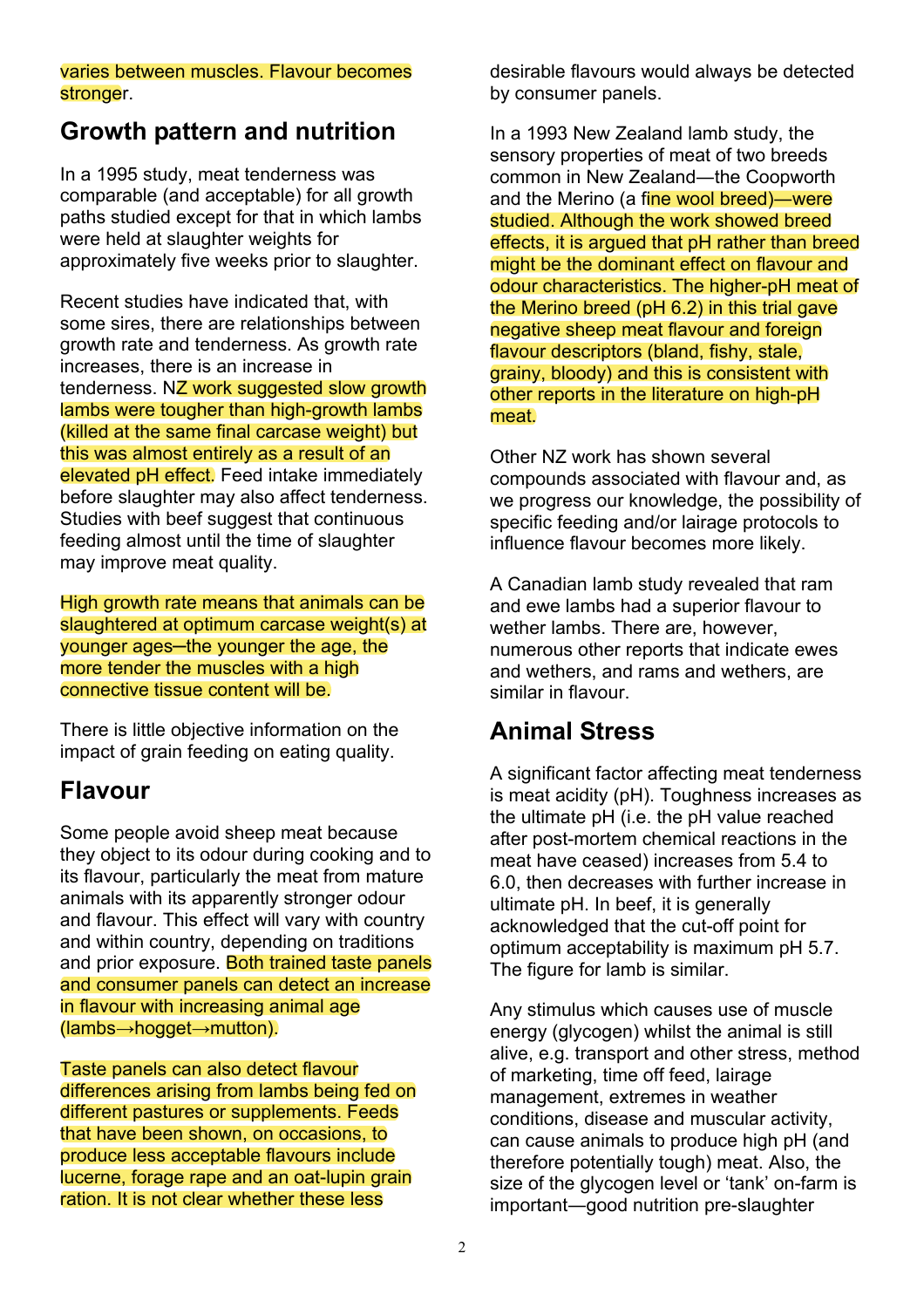helps assure the glycogen 'tank' is full onfarm and means the animals can better cope with the stresses of consignment.

Studies on pre-slaughter supplementation to boost glycogen levels are under way

### **Chilling treatment**

A major cause of meat toughness is the contraction of muscles during chilling. If a muscle is chilled rapidly before the onset of rigor mortis ('setting'), the muscle fibres contract (cold shorten).

Rapid chilling of pre-rigor carcases results in cold shortening if unrestrained muscles are cooled below 10°C before the on-set of rigor. More emphasis is now placed on achieving lower meat temperatures at load-out and this can result in loin temperatures being reduced to below 10°C within three hours of slaughter, which can cause tough meat, due to shortening, if corrective measures are not implemented. Muscles already in rigor, however, will not shorten, regardless of the temperature at which they are held.

### **Ageing**

Holding meat in a chilled state for an extended period is known as 'ageing' and is a traditional way of tenderising meat.

Ageing, unlike the Tenderstretch process and electrical stimulation, achieves the tenderising role through the attack of natural enzymes on muscle fibres. Unfortunately, ageing is not effective in overcoming toughness arising from connective tissue, so meat from old animals and cuts containing a high proportion of connective tissue do not respond well to ageing. It is also important to realise that ageing is less effective where severe cold shortening of muscle has occurred. Cold-shortened meat may need a longer ageing period than unshortened meat.

Ageing of 'tenderstretched' or electrically stimulated meat produces a further slight improvement in tenderness (Figure 1).

In a study in Victoria, chilled non-stimulated lamb samples obtained from butchers, wholesalers and boning rooms between

1991 and 1993 were found to be of good. although variable, quality. It was reported that ageing lamb in commercial chillers for three or more days prior to retail sale could significantly improve tenderness. A similar result was obtained in another study for lamb loins purchased from shops in Sydney and Melbourne. It was calculated (based on modelling) that 27 per cent of one-day-old samples would be tough, while only 6 per cent of three-day-old samples would be tough. Thus both surveys indicated that an ageing period of at least three days was necessary to ensure adequate tenderness in unstimulated lamh

However, there is evidence that a considerable amount of lamb reaches the consumer less than three days after slaughter. This is not surprising, as there are economic incentives for both processors and retailers to minimise storage times. Consumers are therefore quite likely to purchase unstimulated lamb that has been inadequately aged.

In summary, lamb, unless severely cold shortened, ages rapidly. Ageing meat for a period of 3-5 days generally increases tenderness. Longer term ageing (to 14 days) has little further effect on tenderness. However there is a need for further work to redefine ageing profiles.

### **Electrical Stimulation**

It has been accepted for many years that electrical stimulation of beef carcases prevents cold shortening and leads to an improvement in tenderness, and many Australian abattoirs processing beef carcases routinely use electrical stimulation (ES). Similarly, many New Zealand plants routinely use ES on sheep and lamb carcases. There are, however, very few Australian abattoirs that use ES on lamb carcases.

During ES a pulsed electric current is passed through each carcase soon after slaughter. It greatly increases the rate of the natural processes leading to rigor mortis. This, in turn, substantially reduces the ability of the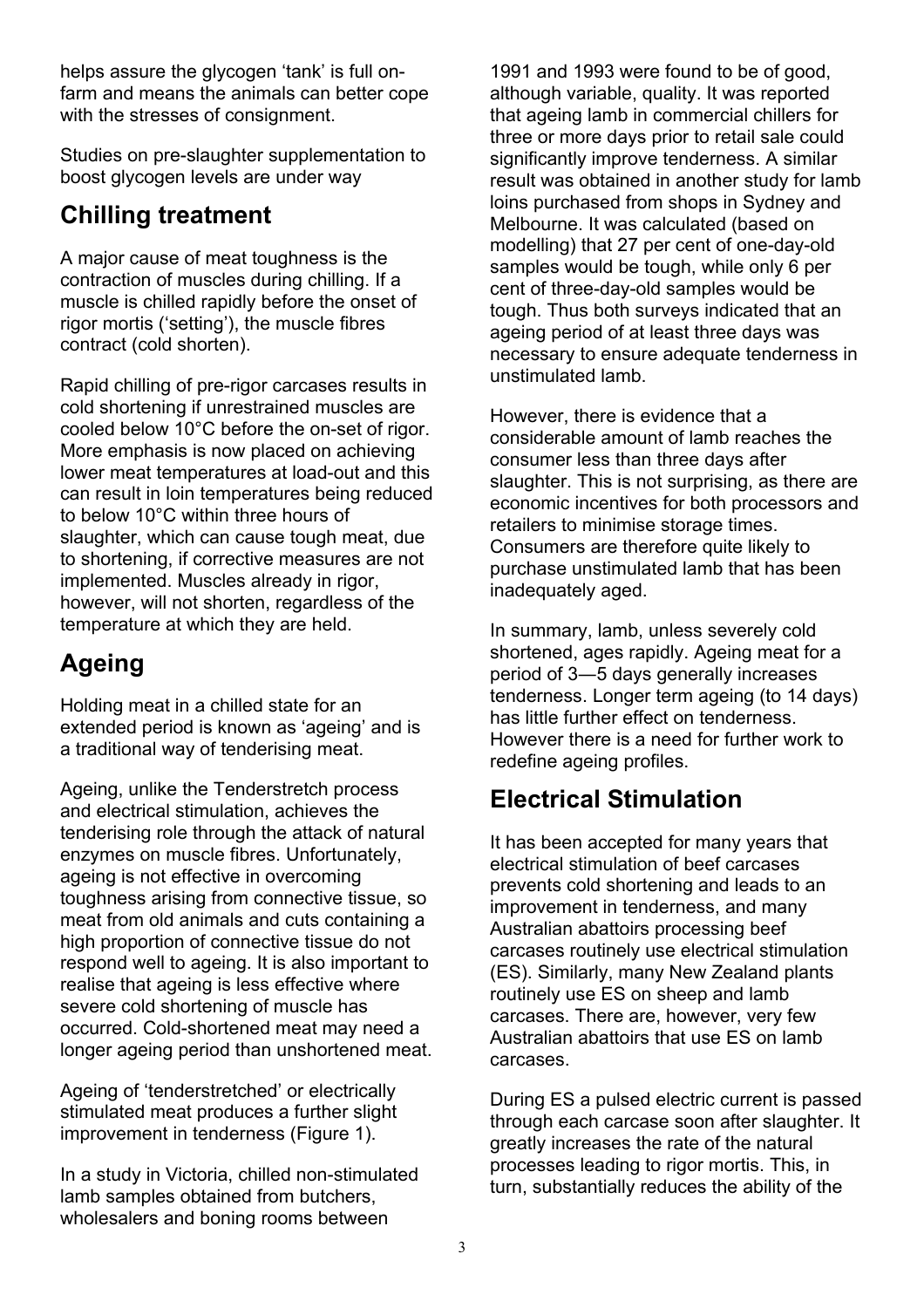muscle to shorten (and hence toughen) when cooled rapidly.

One of the objectives of a 1997 MRC project was to develop a lower-cost ES unit for treatment of lamb carcases (see Further Reading). Extra low voltage (ELV) ES applied to individual, dressed carcases via rubbing bars in commercial works resulted in a statistically significant improvement in tenderness, even when applied up to 25 minutes after slaughter. MRC trials also indicated that the application of ES to the carcases would reduce the overall quantity of tough product. As seen in Figure 1, highvoltage electrical stimulation of lamb carcases reduced the WB shear force by 50%. Some muscles of lamb that had been electrically stimulated (high voltage) were twice as tender as those that had not been stimulated at all. This single management change transformed lamb that was likely to have been unacceptably tough into an acceptable, tender product.

Tenderstretch has similar effects in hindquarter and loin primals. Neither ES nor Tenderstretch has much effect on the tenderness of muscles restrained from shortening by their carcase attachments.

Electrical stimulation of lamb may improve meat colour (especially in the short term) as well as tenderness.

The tenderness of muscles from nonstimulated lamb carcases may be quite variable. In some cases the muscles may be so tender that ES causes little improvement in tenderness. In other cases, the muscles may be so tough that, even though ES has a marked effect, the muscles from the stimulated carcases are not particularly tender. Therefore the use of ES on its own. without regard to animal variability and other processing factors, cannot be relied upon to produce product of superior tenderness consistently.

Hot-boned lamb, whether subsequently stored chilled or frozen, is likely to be tough unless the carcases receive electrical stimulation

### **Frozen lamb**

Lamb and mutton frozen soon after slaughter can be very tough as a consequence of cold shortening. As indicated above, toughness in such frozen carcases can be avoided if the carcases are chilled sufficiently and then aged at chiller temperature (before freezing), or by the use of electrical stimulation.



#### **FIGURE 1 Impact of electrical** stimulation and days ageing on **Warner-Bratzler shear force** (tenderness)

#### **Tenderstretch**

In this method, many of the valuable muscles of a carcase (i.e. the hindquarter and loin primals) are restrained and prevented from cold shortening during the rigor process by changing the suspension point of the hot carcase from the achilles tendon to the pelvic girdle. This process leads to a tenderness improvement in these cuts.

The carcases must be left hanging. suspended by the pelvic girdle, until rigor mortis is established. After this period the carcase can be hung again by the achilles tendon

#### What is the eating quality of Australian lamb?

Recently, Meat & Livestock Australia Ltd (MLA) commissioned a survey to examine variation in the tenderness of lamb. Lamb was purchased randomly from retail butchers and supermarkets in four cities and also from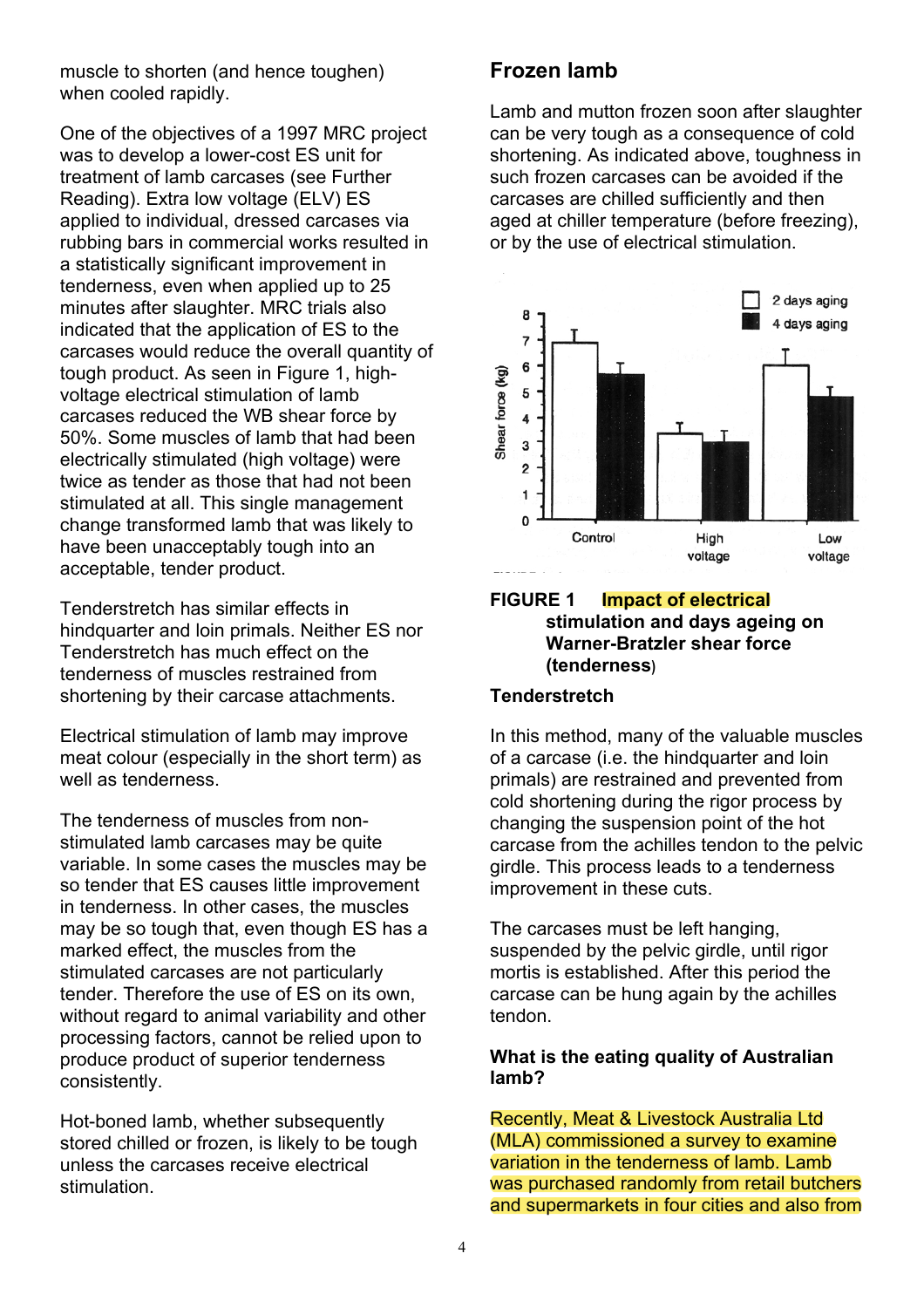two branded lamb alliances. Lamb mid-loins were objectively measured for tenderness. There was a significant variation between capital cities in the tenderness of lamb available for sale. Lamb purchased in Perth and Melbourne was tougher than that purchased in Canberra and Sydney (Figure 2). Tenderness comparison between two branded lamb alliances also revealed significant variation.



#### **FIGURE 2:** Difference between cities in lamb tenderness

Twenty per cent of lamb purchased in the study had WB shear force value of greater than 5 kg-a nominal and somewhat arbitrary estimate of the cut-off level for consumer acceptability. However, four in five samples in the study were likely to have been of acceptable tenderness.

#### Please note that WB shear force

measurements are only an estimate of eating quality and it is now generally agreed that they need to be backed up by actual consumer studies. Warner-Bratzler shear devices measure tenderness, which is only one of the factors that a consumer considers when deciding the overall acceptability of lamb. Flavour and juiciness, neither of which is directly measured by the Warner-Bratzler, are attributes that may be important in the consumer's assessment of lamb.

The major aim of a trial carried out by Meat & Livestock Australia (MLA) in 1999 was to define the basis of consumer perception of lamb and sheep meat quality. MLA is carrying out another consumer attitudinal survey and this will be ready later this year.

### **The Future**

MLA has a lamb and sheep meat eating quality research program underway. Key issues for further research will be determined following extensive consultation with industry.

The possible research scenarios include breed, age, fatness and finishing systems. Processing factors for investigation could include chilling regime, electrical stimulation (including extra-low voltage), hanging method and pre-slaughter stress with emphasis on optimal lairage protocols (in relation to previous on-farm nutrition). The main wholesale/retail factors considered to be of importance are the age of the meat and the cut. The consumer factor considered would be the cooking method.

The aim is to produce a simple consumerdriven model that will allow us to predict the eating quality of sheep meats. The model will be developed with close industry consultation, with final decisions on methods of adoption in the hands of industry.

### **Further Reading**

Pethick, D W et al., 'The regulation by nutrition of alvcogen in the muscle of ruminants', Recent Advances in Animal Nutrition in Australia, 1999, 12.

Meat & Livestock Australia Report, Project SMEQ.001, October 1999, Consumer sensory perception of lamb and sheep meat.

1999 Lamb Industry Convention & Trade **Exhibition-Proceedings.** 

Jeremiah, L E, Tong, A K W and Gibson, L L, 'The Influence of lamb chronological age, slaughter weight, and gender. Flavor and texture profiles', Food Research International, 1998, 31, No. 3, 227-242.

Meat Technology Update Newsletter No. 98/3, 'Taints in meat'

Meat Technology Update Newsletter No. 98/2. 'Tenderstretch'